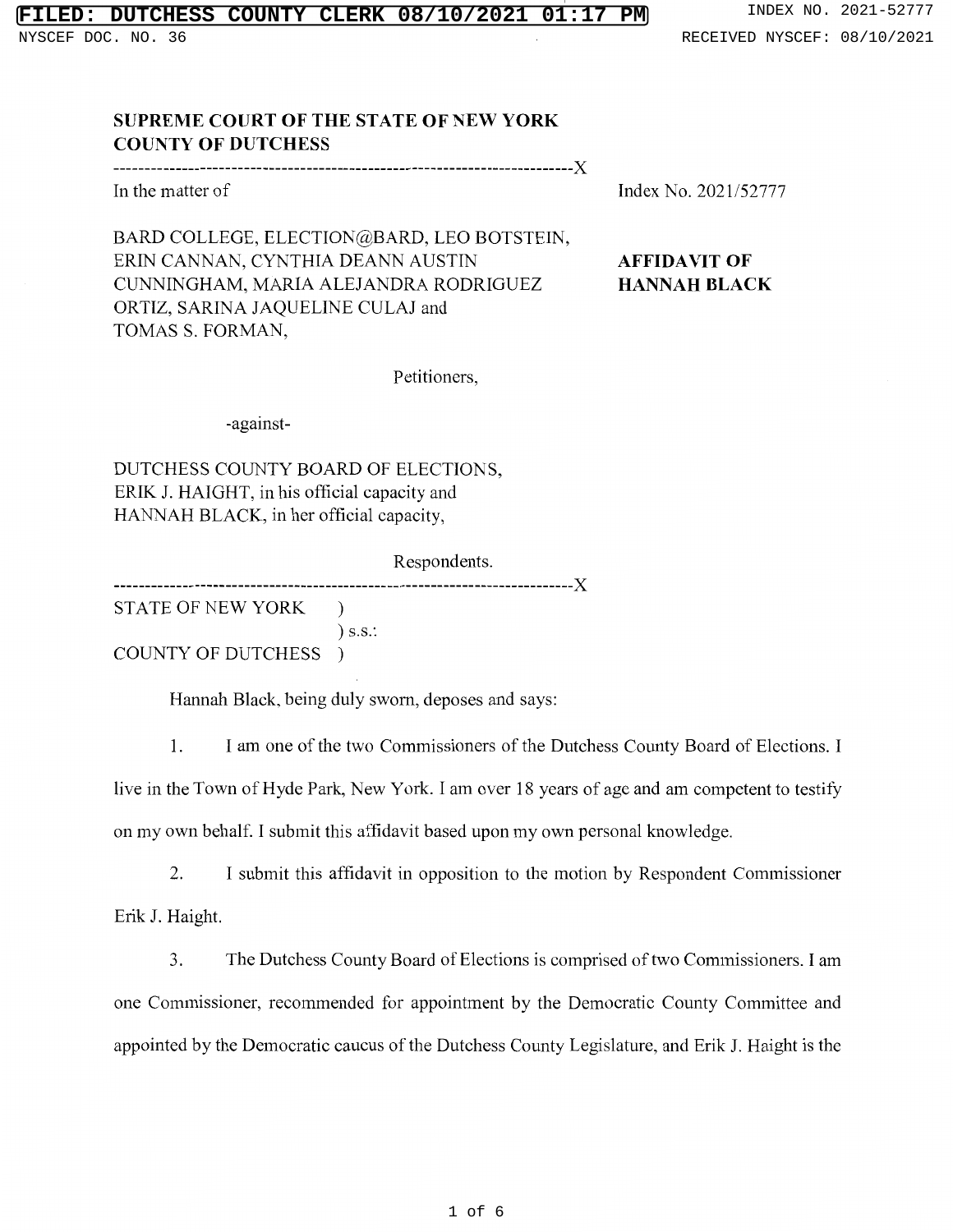other, recommended and appointed in the same manner but by the Republican Committee and caucus.

4. I was first recommended by the Dutchess County Democratic Committee at its meeting on November 23, 2020 and subsequently appointed by the Democratic caucus of the County Legislature for the term beginning on January 1, 2021.

5. The November 23, 2020 election meeting was contentious, in that I challenged the incumbent Democratic Commissioner of the Board of Elections, Elizabeth Soto, for the position.

6. Immediately following the aftermath of the election, on November 30, 2020, Commissioners Soto and Haight purported to adopt a prior resolution 01-2021, which purported to set poll sites for 2021 (hereinafter, the "Prior Resolution"). (Copy of prior resolution 01-2021 annexed hereto as "Exhibit A")

7. The Prior Resolution showed Commissioner Haight's intention, among other things, to set the poll site for Red Hook district 5 as the Richard B Fischer Center for the Perfoming Arts. *(see,* Exhibit A, page 4)

8. The Prior Resolution appeared to be a secret from the public, as it was adopted in violation of the open meetings law, and I did not discover its existence until I began my term as Commissioner of Elections.

9. On January 12, 2021, I served a letter upon Commissioner Haight demanding the rescission of, among another resolution, the Prior Resolution. (Copy of the January 12, 2021 demand letter is annexed hereto as "Exhibit B")

10. When Commissioner Haight refused, I filed suit on February 1, 2021. (Black v. Haight, Dutchess County Index Number 2021-50401)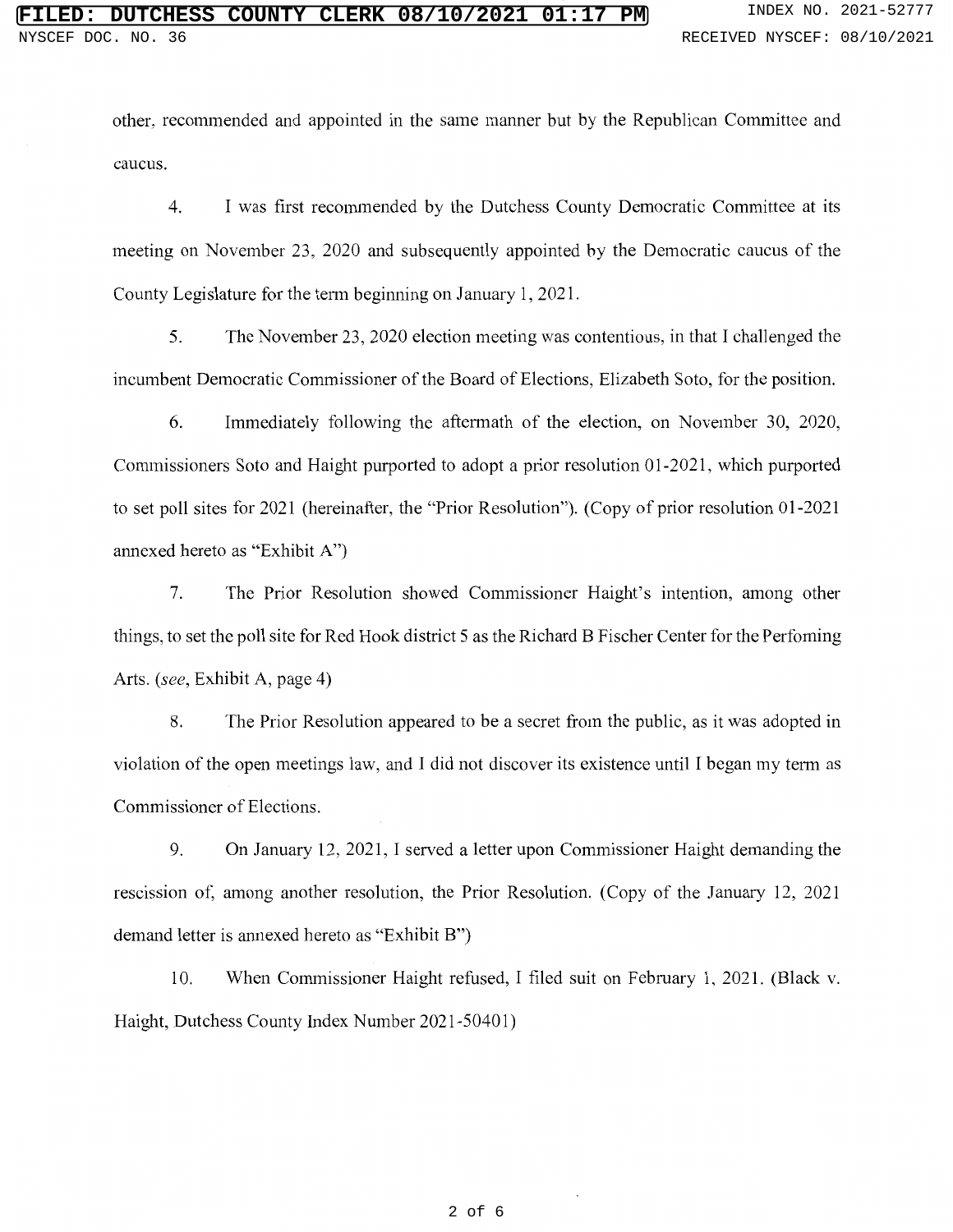11. As a partial settlement of that lawsuit, and as he says, following his consultation with counsel and the State Board of Elections, Commissioner Haight agreed to rescind the Prior Resolution, and on February 8, 2021, we executed Resolution Number 05-2021 which did so, and which set the date of a meeting where we could designate the 2021 polling places as February 25, 2021. (Copy of Resolution Number 05-2021 annexed hereto as "Exhibit C")

12. As per the election law, there are two persons for each position- one Democrat and one Republican, by long standing tradition between the commissioners, the Democratic staff reports to the Democratic Commissioner, and vice versa.

13. One of Commissioner Haight's staff members prepared minutes following the February 25, 2021 public meeting and sent them to me, and I did request that certain changes be made, but I never approved those minutes. (Email exchange annexed hereto as "Exhibit D")

14. At the next public meeting we held on April 16, 2021, the prior minutes were not read or adopted (which isn't our custom anyway - but complying with the Open Meetings Law has only begun since our February 2021 lawsuit), but as is our custom for when we agree upon the minutes, on April 20, 2021, I wrote "approved" signifying my consent to the minutes of the April 16, 2021 public meeting.<sup>1</sup> (copy of the minutes from such meeting together with the Email exchange is annexed hereto as "Exhibit E")

15. Similarly, I did not approve the minutes from the February 25, 2021 meeting, for the reason that I did not agree with the conclusion that "Both motions failed so the pollsite reverts back to the 2019 pollsite location at St. John's Episcopal Church." *(see,* Exhibit E, page 2)

16. Further, the new proposed "Resolution Number 01-2021: Designating Poll Sites for 2021" was circulated on or about February 27, 2021, and it included "St John's Episcopal Church"

<sup>&</sup>lt;sup>1</sup> Erin Reverri is Commissioner Haight's deputy and Diane Nash is my deputy.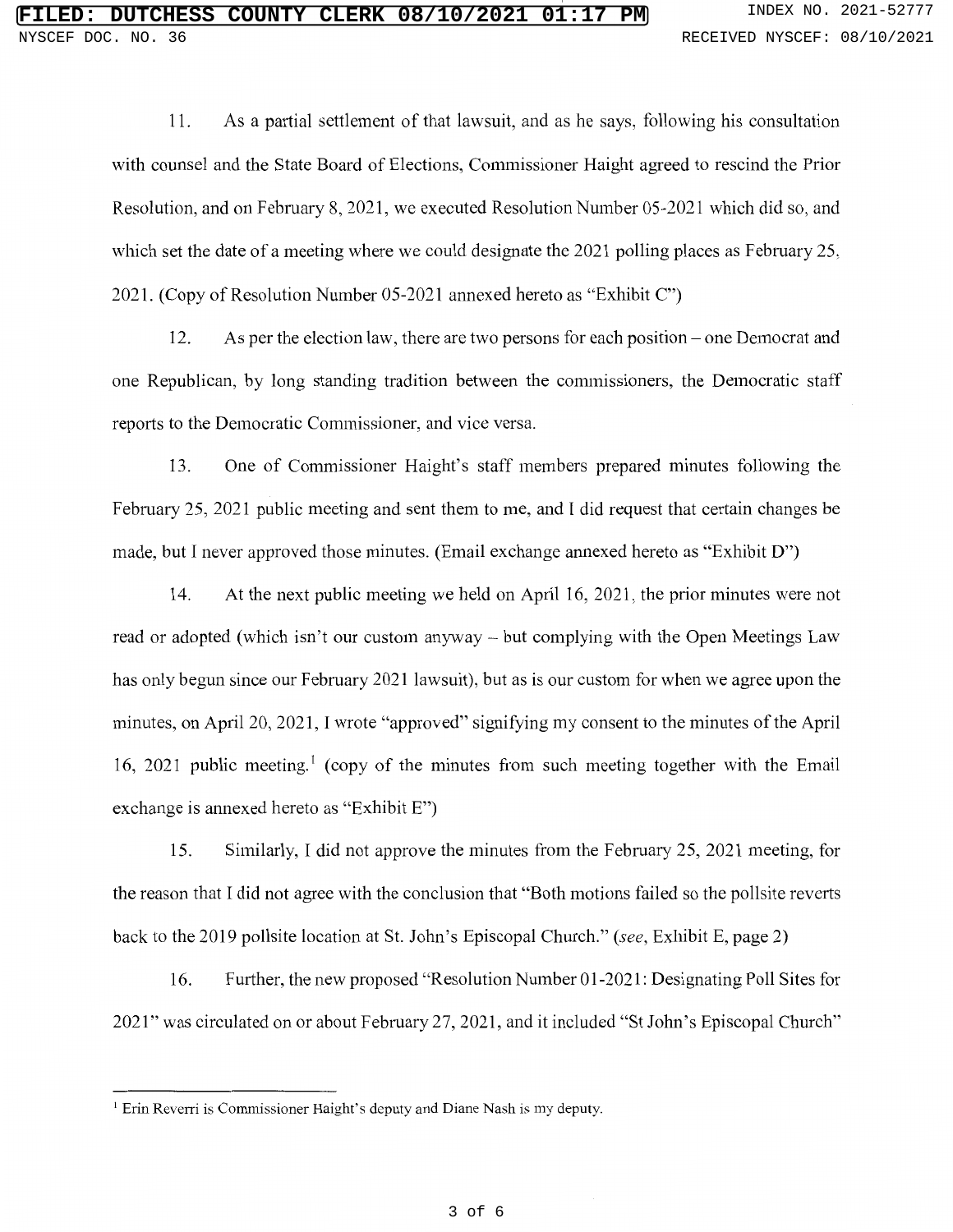as the polling place for the 5<sup>th</sup> district in the Town of Red Hook. (Copy of the new Resolution 01-2021 is attached hereto as "Exhibit F")

17. For that reason, I declined to approve or signify my approval by signing the resolution, only Commissioner Haight's signature appears on the proposed resolution, and it looks like he signed it on April 27, 2021, though it purports to be effective "March 1, 2021 to February 29, 2022". *(see,* Exhibit F, pages 1 and 2)

18. Clearly, the Prior Resolution was the action by the Board of Elections which set the polling places, and it took a lawsuit to rescind it by another resolution by the Commissioners.

19. Commissioner Haight' s contention in his motion to dismiss, that it was the February 25, 2021 meeting or the minutes from that meeting which constituted the "action" by the Board of Elections, is wrong.

20. The Election Law requires both Election Commissioners to agree to an action for a Board of Elections to take action.

21. At the February 25, 2021 public meeting, Commissioner Haight and I clearly did not agree on the location of a poll site for Red Hook District 5. (The video of the February 25, 2021 public meeting is Exhibit  $G^2$ )

22. Second, following the circulation of minutes of that meeting, I did not approve those minutes.

23. Third, a hard copy of the new Resolution 01-2021, which was clearly intended to set poll sites, was circulated sometime during March or early April, and it begs the question: why did Commissioner Haight's staff circulate a resolution to designate polling places, which he

 $2$  The link to the video is here, the portion of the public meeting dealing with Red Hook District 5 is from 15:06 – 21:08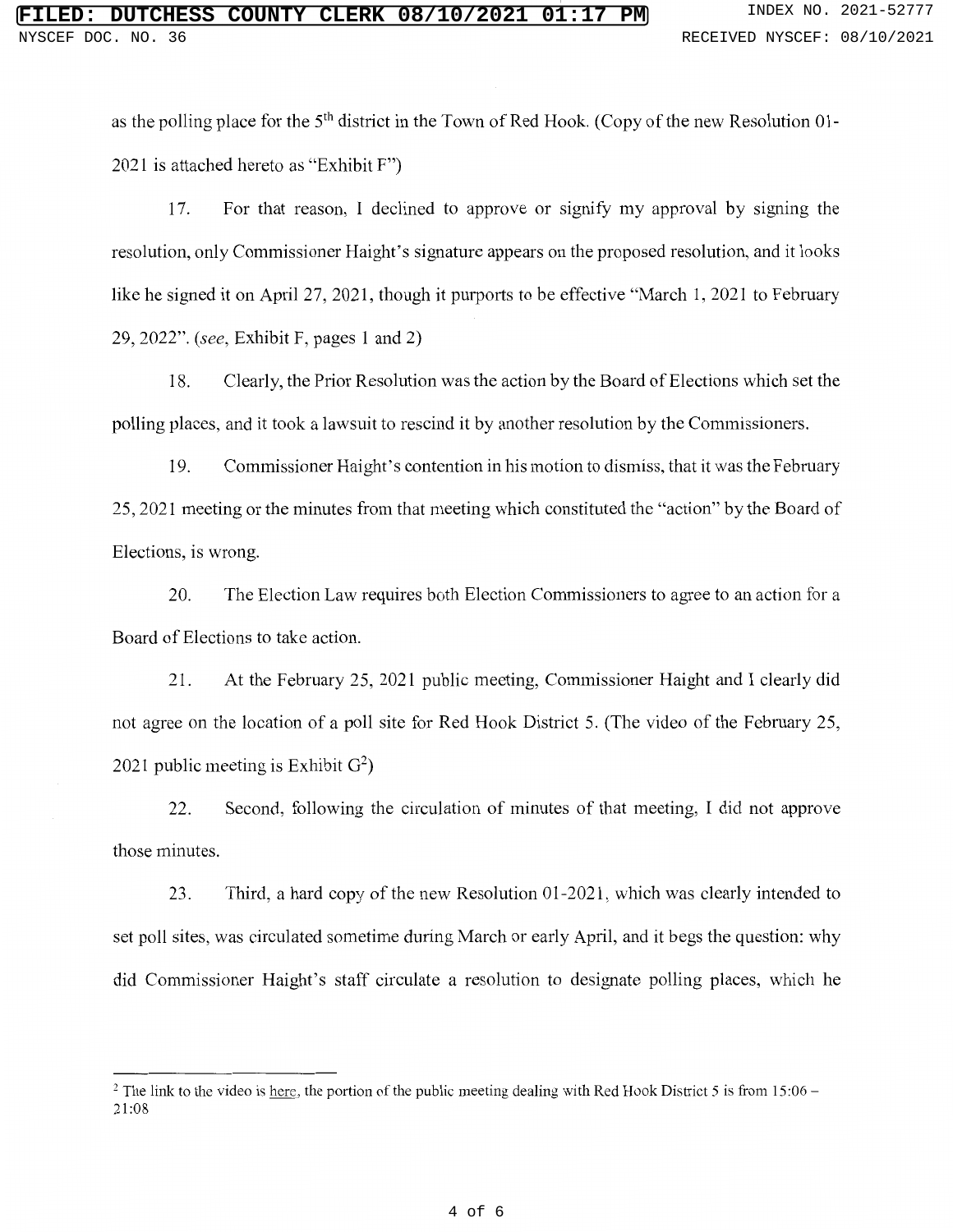signed, if the polling places were in fact (as he argues) designated at the February 25, 2021 meeting or by the unapproved minutes of that meeting?

24. Simply put, the Board of Elections in Dutchess County failed to designate poll sites, and due to longstanding tradition and course of dealing, when such happens, any particular poll site falls back to the prior location.

25. The only except to this, was for those poll sites which Commissioner Haight and former-Commissioner Soto agreed to move during the 2020 elections due to covid-19 recommendations by the New York State Board of Elections, such as Interfaith Towers in the City of Poughkeepsie, which is a senior living residence, and whose poll site was temporarily moved to Poughkeepsie City Hall. For any of the poll sites which we were unable to agree upon for 2021, if they had been moved during 2020 due solely to covid-19 considerations, then such poll sites defaulted to the 2019 locations. (See copy of New York State Board of Elections recommendations annexed hereto as "Exhibit H")

26. The prior location for the Red Hook District 5 poll site during the 2020 General Election was set by prior order of this Court on October 30, 2020, for the Bertelsmann Campus Center at Bard College, upon consent of the Board of Elections (which consent would have required the approval of both Commissioner Haight, and then-Commissioner Soto). *(see,* Exhibit 3 to Petitioners' Verified Petition)

27. I had several telephone conversations with Jonathan Becker from Bard College during February and March, 2021 due to his interest in the location of the poll site for Red Hook District 5, which contains the Bard College campus.

28. I conveyed my understanding to Mr. Becker, including following the February 25, 2021 meeting, that no poll site had been designated this year for Red Hook District 5.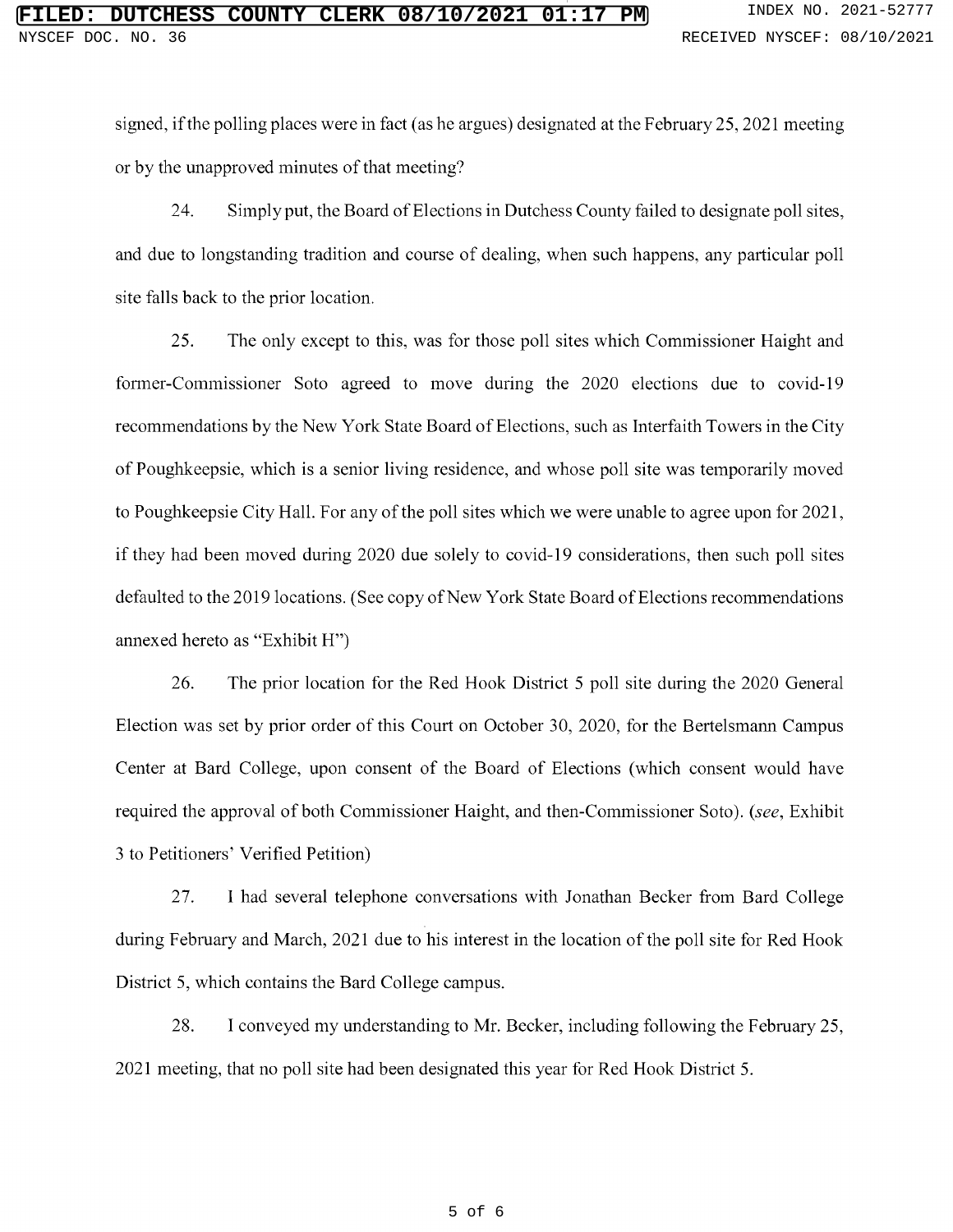29. Thus, by tradition of the Dutchess County Board of Elections, because we failed to set a new polling site for Red Hook District 5, the polling site reverted to the prior polling site, which was both the Bertelsmann Campus Center at Bard College and St. John's Episcopal Church.

30. To the extent that the mail check cards were sent out and contained the wrong information regarding poll sites, the mail check cards are not the instrument by which the Board of Elections designates poll sites, and they never have been.

**WHEREFORE,** the motion of co-respondent Commissioner Erik J. Haight should be denied, and the Petition of the petitioners should be granted, and the Board of Elections should be ordered to designate the Bertelsmann Campus Center of Bard College as the poll site for Red Hook District 5, as was and is required by the October 30, 2020 order of the Honorable Maria G. Rosa, Justice of the Supreme Court, and operated in conjunction with such order.

Hannah Black

Sworn to and subscribed before me this  $9<sup>th</sup>$  day of August, 2021

ar Che Studes

ANNA M. QUINTERO Notary Public, State of New **York**<br>".Quallinet in Durchuse Count**y** Lie. #01GUSG88160 Commission Expires Oct. 28, 20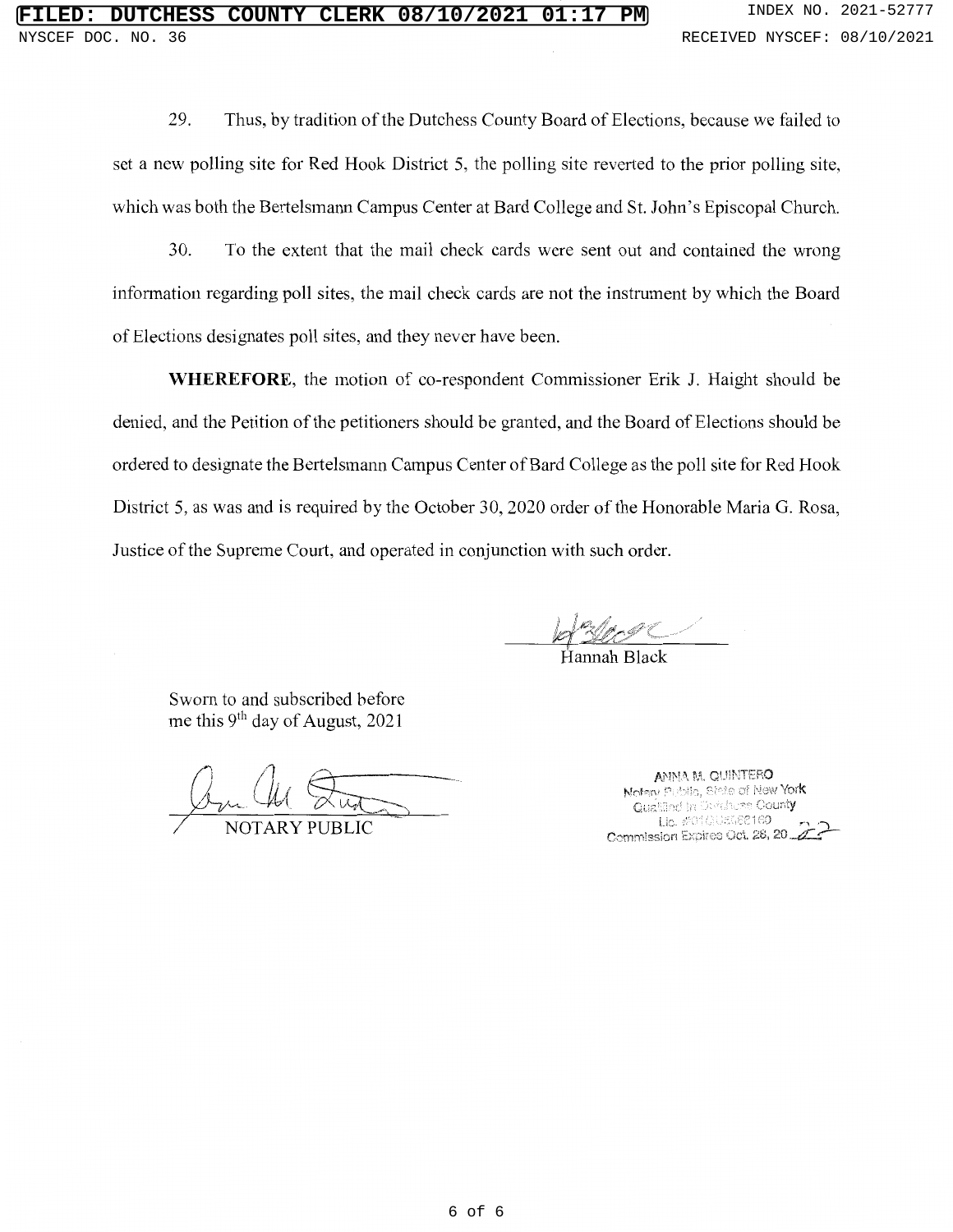### **SUPREME COURT OF THE STATE OF NEW YORK COUNTY OF DUTCHESS**

--------------------------------------------------------------------------X

BARD COLLEGE, ELECTION@BARD, LEO BOTSTEIN,

TOMAS S. FORMAN,

In the matter of Index No. 2021/52777

### ERIN CANNAN, CYNTHIA DEANN AUSTIN **AFFIRMATION OF** CUNNINGHAM, MARIA ALEJANDRA RODRIGUEZ **MICHAEL TREYBICH**

Petitioners,

-against-

ORTIZ, SARINA JAQUELINE CULAJ and

DUTCHESS COUNTY BOARD OF ELECTIONS, ERIK J. HAIGHT, in his official capacity and HANNAH BLACK, in her official capacity,

Respondents.

--------------------------------------------------------------------------X

Michael Treybich, an attorney at law duly admitted to practice before the courts of the State of New York, and not a party to this action, hereby affirms the following under penalty of perjury:

1. I am the principal attorney of Treybich Law, P.C., attorneys for the Respondent, Commissioner of Elections Hannah Black, in the above-captioned special proceeding, my statements herein are based on my review of the file maintained by this office and by my firsthand knowledge.

2. I submit this affirmation in opposition to the motion of the co-respondent, Commissioner of Elections Erik J. Haight.

3. I previously represented Commissioner Hannah Black in her lawsuit against Commissioner Erik Haight, which lawsuit was based upon Commissioner Haight's attempt to circumvent the powers and interfere with the prerogatives granted to Commissioner Black by the

1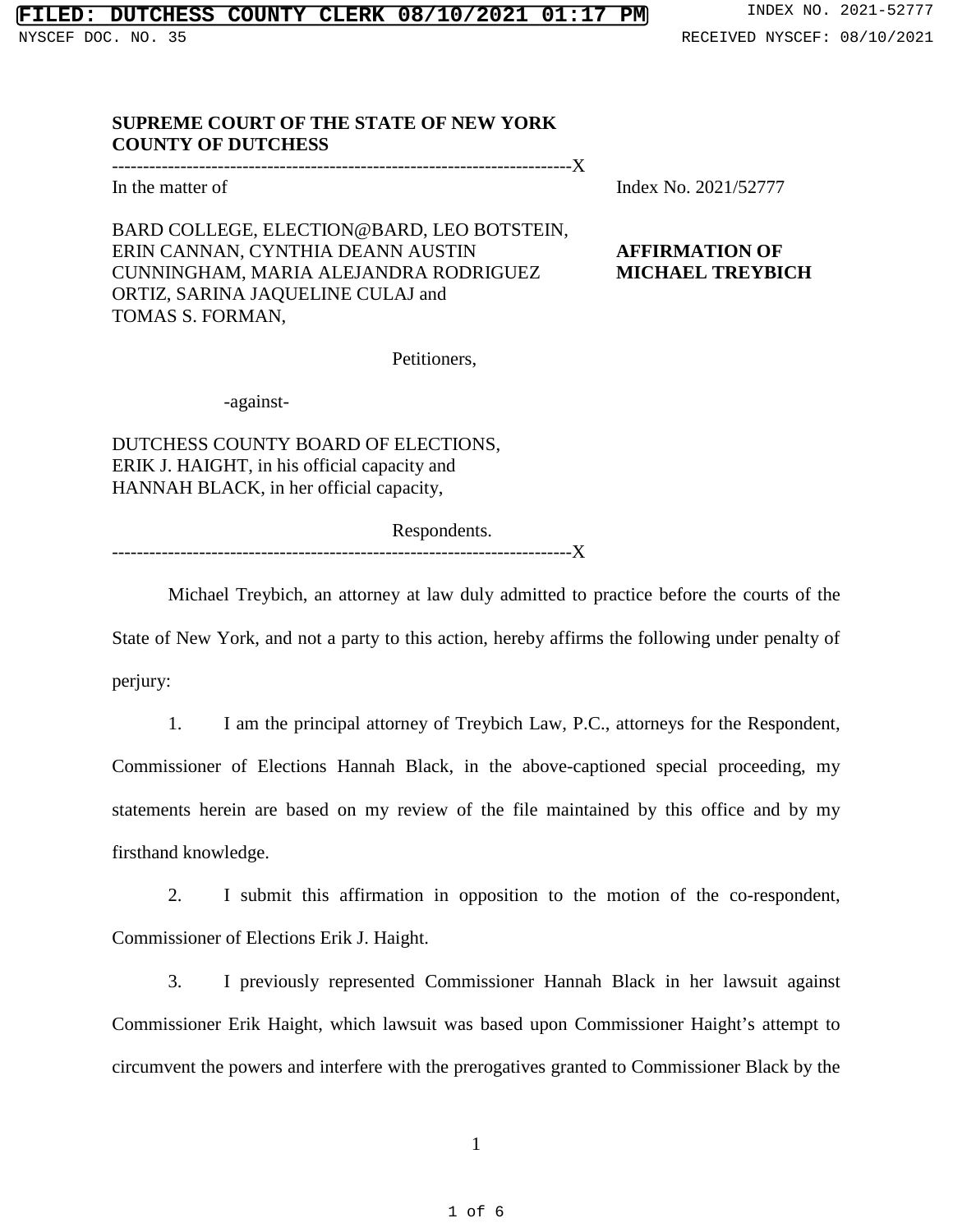election law, which he did by conspiring with the prior Democratic Commissioner, in the last weeks of her term. (Black v. Haight, Dutchess Index Number 2021-50401)

4. Specifically, and with reference to this special proceeding, Commissioner Haight and prior-Commissioner Soto, adopted Resolution 01-2021 on November 30, 2020, which purported to set poll sites throughout Dutchess County in contravention of the election law, and specifically set the poll site for Red Hook District 5 as the Richard B Fisher Center for the Performing Arts. (*see*, Document 2/Exhibit 1 [to verified petition under Index Number 2021-](https://iapps.courts.state.ny.us/nyscef/ViewDocument?docIndex=4zTRFhxjFmu_PLUS_x5mSb3LC4Q==)  $50401$  $50401$ <sup>1</sup>; (Exhibit A)

5. Commissioner Haight seems to agree that this resolution was improper, in that in his affidavit, he states: "[a]fter consulting with counsel and with the State Board of Elections, I agreed to rescind the resolution and to instead designate polling places at a noticed public meeting."

6. The November 30, 2020 resolution, which Commissioner Haight states was the document which set the poll sites, was rescinded by the action of yet another resolution signed by both commissioners, as admitted to by Commissioner Haight in his affidavit: "The document attached to the Verified Petition as Exhibit 17 is a copy of the resolution that Commissioner Black and I both executed on February 8, 2021 that rescinded the prior designations in favor of a public meeting to be held on February 25, 2021." (Exhibit 17 to the Petition, also Exhibit C); (Haight Affd.  $\mathbb{P}5$ ); (Black Affd.  $\mathbb{P}11$ )

7. On February 25, 2021, Commissioners Black and Haight held a public meeting pursuant to the February 8, 2021 resolution. [\(Exhibit G\)](https://www.youtube.com/watch?v=v8lZDH1Yg1k&t=2s)

 $\overline{a}$ 

<span id="page-7-0"></span><sup>&</sup>lt;sup>1</sup> Pursuant to CPLR 2214(c), reference to exhibits that have been previously electronically filed with the Court are made by reference to the NYSCEF document number. Further, for the convenience of the Court, counsel has added a hyperlink which is linked to the cited document's location on the NYSCEF website, and which may be accessed by clicking on the underlined word.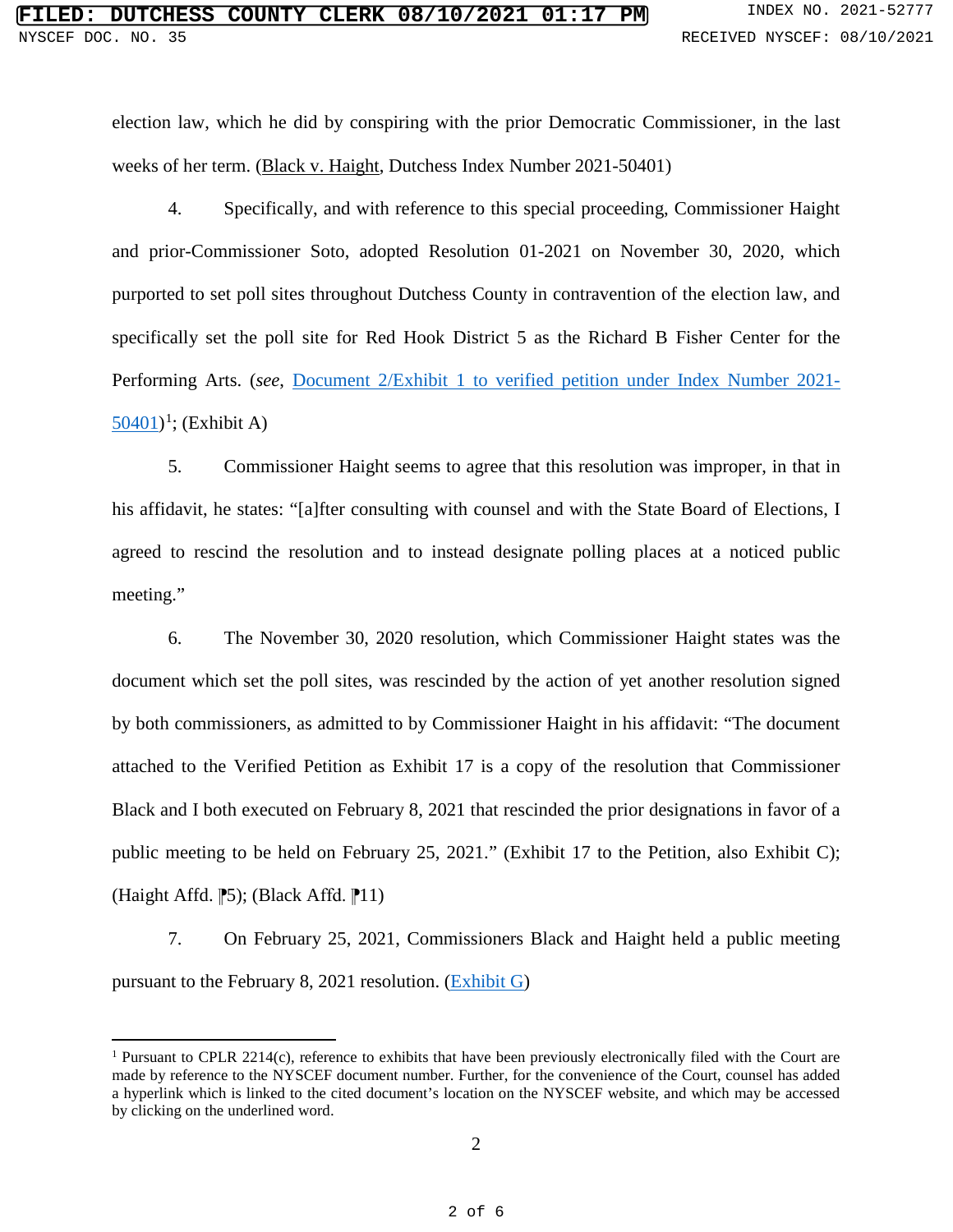8. Clearly from the video of the public meeting, no resolution was reached on the poll site for Red Hook District 5, i.e., the Board of Elections failed to designate a poll site for that District, so clearly, Commissioner Haight's argument that the Board of Elections "acted" on February 25, 2021 is erroneous. [\(Exhibit G,](https://www.youtube.com/watch?v=v8lZDH1Yg1k&t=2s) time stamp 15:06-21:08)

9. Further, following the February 25, 2021 public meeting, proposed minutes of the meeting were circulated, which were not approved by Commissioner Black, and which in any event, clearly do not reflect what transpired at the meeting, since the words "[b]oth motions failed so the pollsite reverts back to the 2019 pollsite location at St. John's Episcopal Church" appear in the unapproved minutes, but were never uttered in relation to Red Hook District 5. (*compare*, [Exhibit G,](https://www.youtube.com/watch?v=v8lZDH1Yg1k&t=2s) time stamp 15:06-21:08, Exhibit 1 to Haight Affidavit)

10. Finally, a proposed resolution was circulated amongst the Commissioners, which if adopted, would have set the poll site for Red Hook District 5 (assuming that it does not violate the October 30, 2020 order of this Court), as St. John's Episcopal Church, and it appears that Commissioner Haight signed it on April 27, 2021 but that Commissioner Black's signature does not appear on it. (Exhibit F)

#### **ARGUMENT**

### **This Matter is Ripe for Resolution before This Court**

11. Commissioner Haight argues that the verified petition of the Bard Petitioners should be dismissed because the statute of limitations has expired.

12. The statute of limitations for a "proceeding against body or officer", is governed by CPLR 217(1), which requires that:

> "1. Unless a shorter time is provided in the law authorizing the proceeding, a proceeding against a body or officer must be commenced within four months after the determination to be reviewed becomes final and binding upon the petitioner or the

> > 3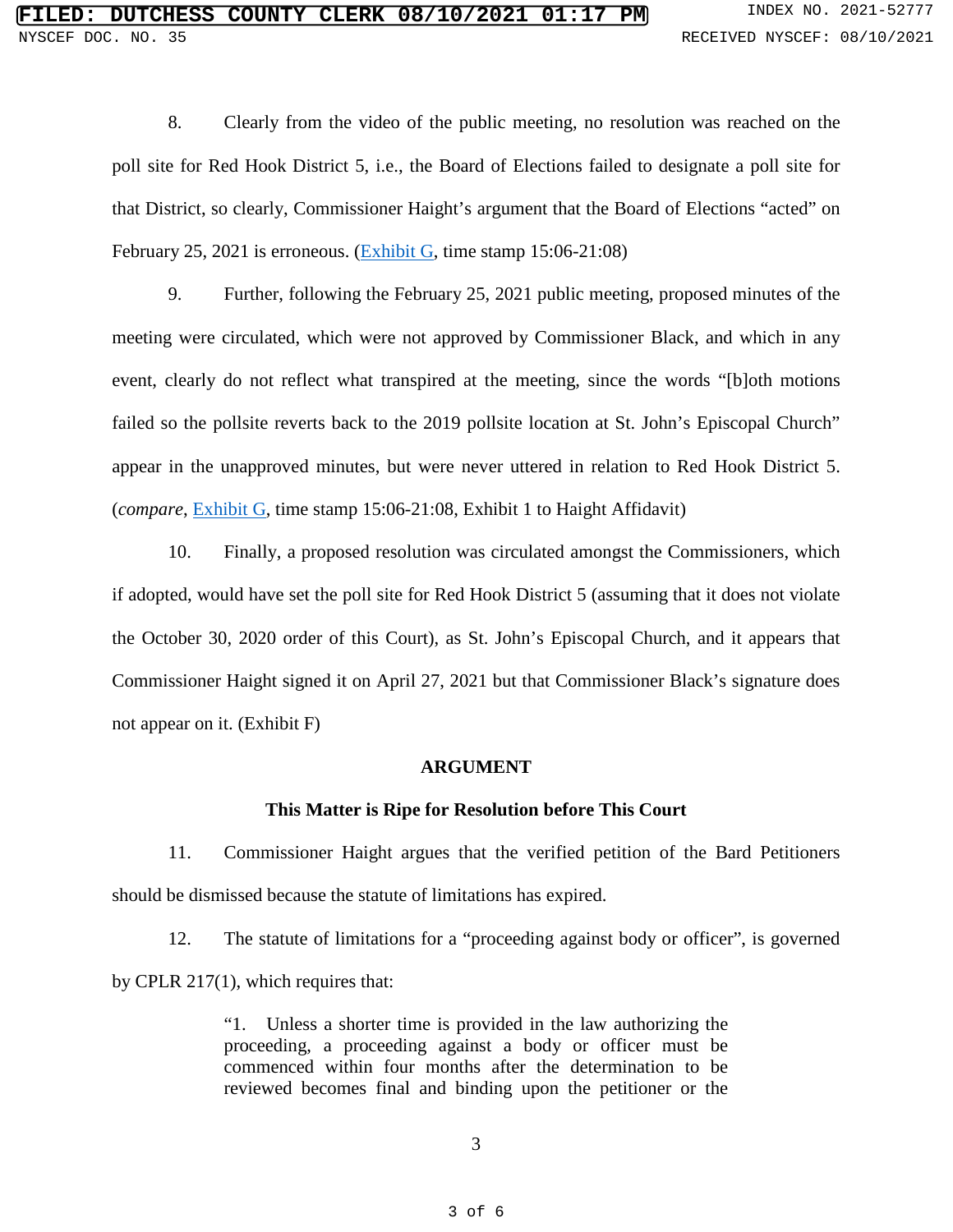person whom he represents in law or in fact, or after the respondent's refusal, upon the demand of the petitioner or the person whom he represents, to perform its duty; or with leave of the court where the petitioner or the person whom he represents, at the time such determination became final and binding upon him or at the time of such refusal, was under a disability specified in section 208, within two years after such time."

13. There are three possibilities for when the statute of limitations accrued here, and Commissioner Haight argues two of them.

14. Commissioner Haight claims that the Board of Elections acted, in that it designated poll sites for Red Hook District 5 at the February 25, 2021 meeting, or in the alternative, that the Board of Elections acted when minutes of that meeting were "approved" by both of the Commissioners of Elections.

15. However, a video recording of the public meeting is available to watch, and it is clear that the Commissioners did not "act" at the public meeting insofar as Red Hook District 5 is concerned. [\(Exhibit G,](https://www.youtube.com/watch?v=v8lZDH1Yg1k&t=2s) time stamp  $15:06-21:08$ )

16. Further, the proposed minutes were not approved by Commissioner Black. (Black Affd. <sup>1</sup>[13-15, 22); (Exhibit D)

17. Even if such minutes were "approved" by both Commissioners (there is no evidence in the record beyond the self-serving and conclusory affidavit by Commissioner Haight that he approved those minutes at the time), such minutes could not be considered the action of the Board of Elections, as they reflect purported activity which did not occur during the public meeting (or at all), in that the minutes contain the paragraph "[b]oth motions failed so the pollsite reverts back to the 2019 pollsite location at St. John's Episcopal Church", and because such minutes were not circulated to the public and do not reflect the public meeting, they would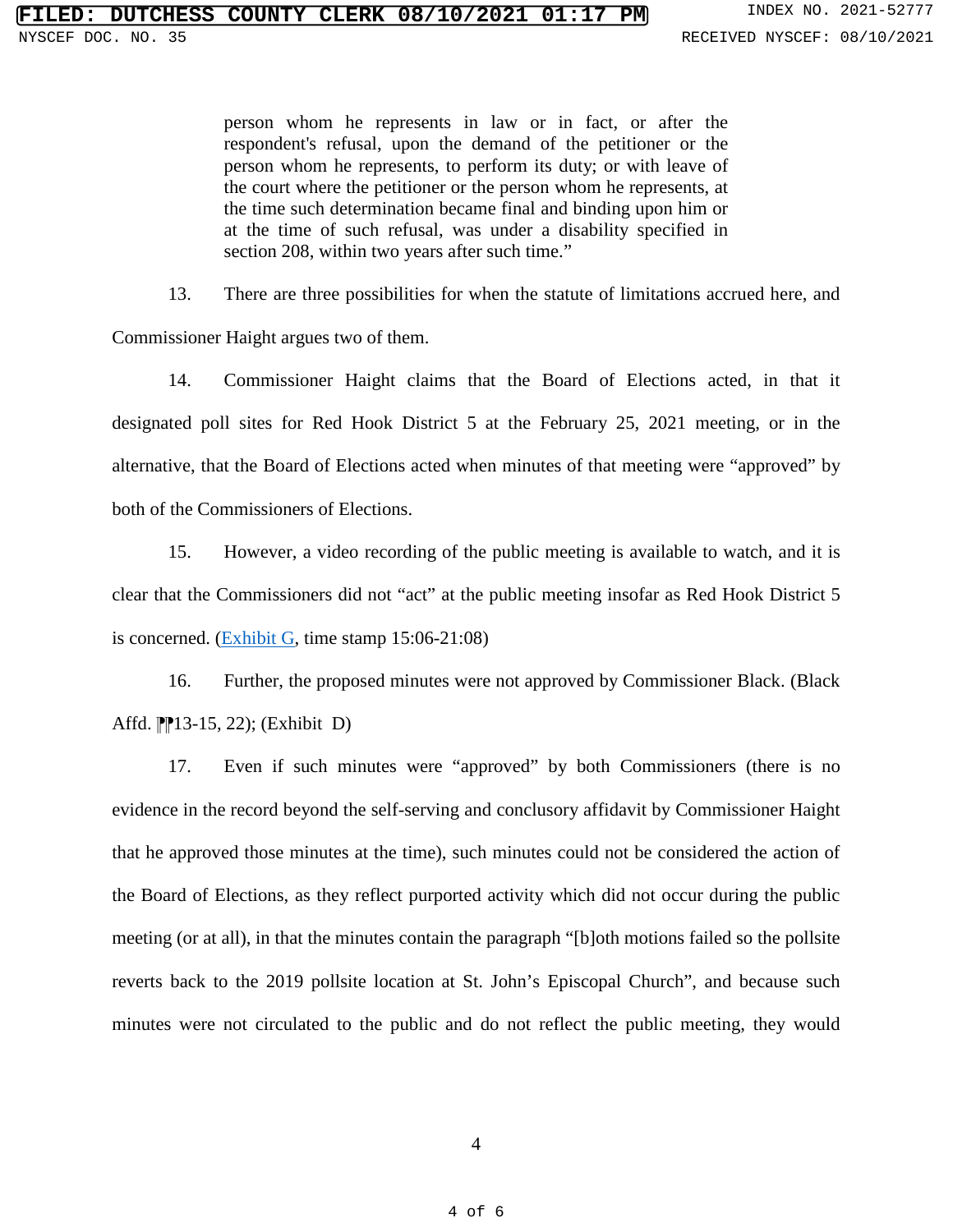violate the Open Meetings Law if they constitute the action by the Board of Elections in setting the poll site for Red Hook District 5. (*see*, Exhibit 1 to Haight Affidavit)

18. Finally, the fact that Commissioner Haight's staff circulated a proposed resolution sometime in March or April which, if enacted, would have set the poll sites throughout Dutchess County, vitiates Commissioner Haight's argument that the Board of Elections acted during either the public meeting or via the minutes, because if the unapproved minutes constituted action by the Board of Elections, why circulate a proposed resolution? (Exhibit F)

19. This is even more profound in the context of all of the prior actions by the Board of Elections relating to setting poll sites were done by resolutions signed by both Commissioners, or in the case of Red Hook District 5, by consent order. (*see*, Exhibit A, Exhibit C, Exhibit F, Exhibit 3 to Petition)

20. Thus, Commissioner Haight is incorrect in that the four month statute of limitations did not accrue on February 25, 2021.

21. Instead, because the Board of Elections failed to perform its ministerial duty to designate a poll site, which is statutorily required to be done by March 15 of each year, when the Board of Elections failed to perform such duty on or before March 15, 2021, the statute of limitations accrued on March 16, 2021. (Election law 4-104[1] – "Such polling places must be designated by March fifteenth, of each year, and shall be effective for one year thereafter")

22. Thus, the statute of limitations would have expired on July 16, 2021, had the petitioners not filed their verified petition on July 15, 2021.

23. Therefore, the co-Respondent Commissioner Erik J. Haight's motion to dismiss should be denied.